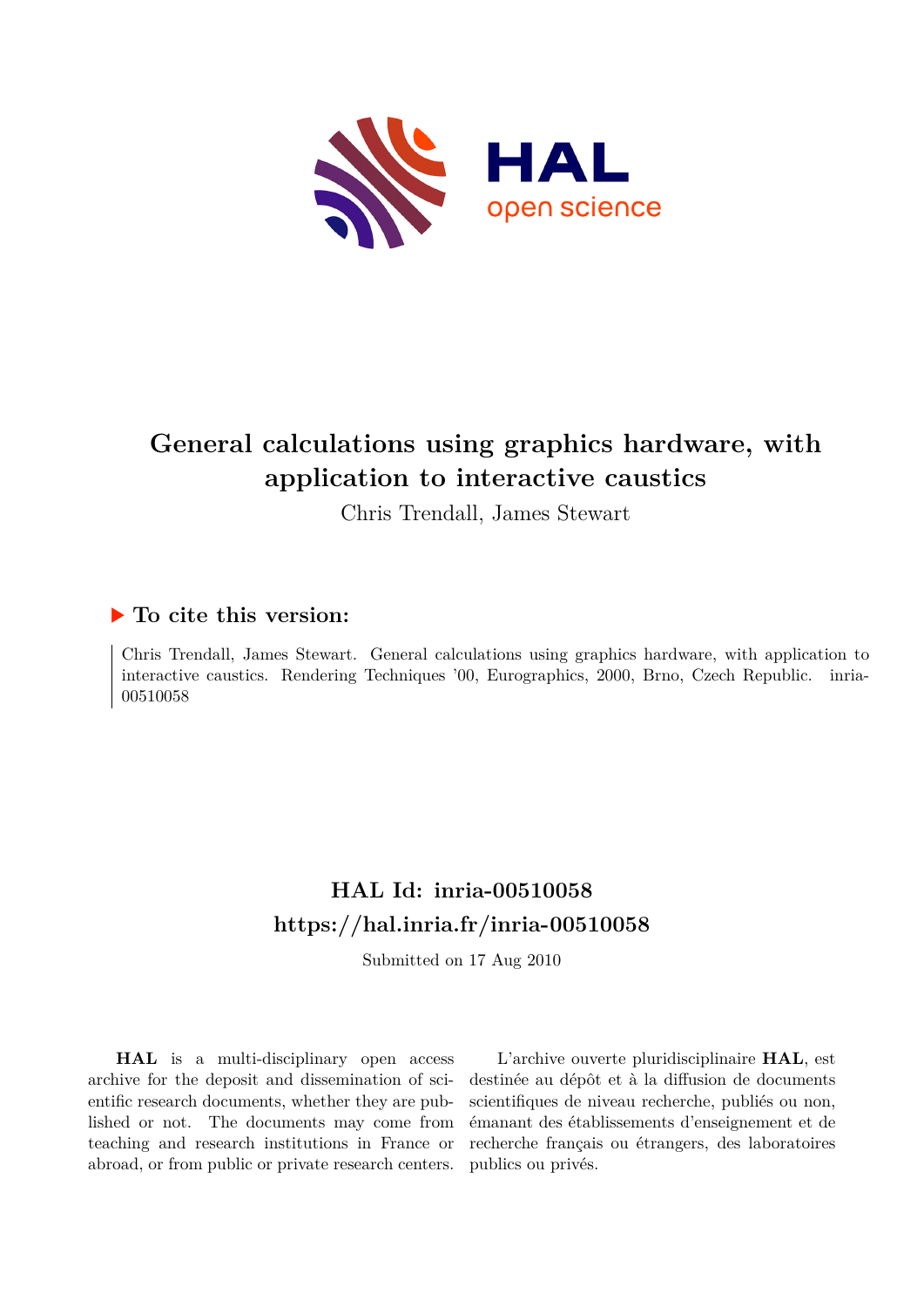# **General calculations using graphics hardware, with application to interactive caustics**

Chris Trendall and A. James Stewart iMAGIS–GRAVIR/IMAG and University of Toronto

**Abstract.** Graphics hardware has been developed with image production in mind, but current hardware can be exploited for much more general computation. This paper shows that graphics hardware can perform general calculations, which accelerate the rendering process much earlier than at the latter image generation stages. An example is given of the real time calculation of refractive caustics.

# **1 Introduction**

There is much more to graphics than meets the eye — the final image is usually the result of a long series of calculations. Many of these calculations are not directly related to images, but are of a general mathematical character.

Graphics hardware has been developed with image production in mind, but current hardware allows for much more general computation. This paper considers how far back along the long series of calculations the graphics hardware can contribute, and concludes that it can be used for much more than the image generation operations that are currently used.

If current hardware — designed for specific lighting effects rather than general calculations — is already this powerful, it is well worth considering what the next– generation hardware might be able to do if pushed in this direction. This paper considers the limitations of current hardware and discusses potential improvements that could greatly accelerate a more general set of calculations commonly used in graphics.

The paper's contributions are (a) to show how general calculations can be done with current hardware, to evaluate the shortcomings, and to suggest improvements for the future, and (b) to show one example of such a calculation, that of refractive caustics on a pool bottom due to light passing through a time–varying surface.

The paper shows that a time–varying heightfield can be interactively created, and that the refraction, scattering, absorption, and integration of light from this surface can be calculated to render the refractive caustics at the bottom of the pool in real–time.

The real–time computation of realistic caustics is an interesting problem in itself as computing specular lighting in dynamic environments can be computationally expensive. This is the first example of real–time refractive caustic generation.

# **2 Related Work**

#### **2.1 Hardware Rendering**

There are many examples of lighting effects that have been computed with algorithms in hardware, but few examples of other types of calculations. What follows is a summary of recent hardware–based calculations.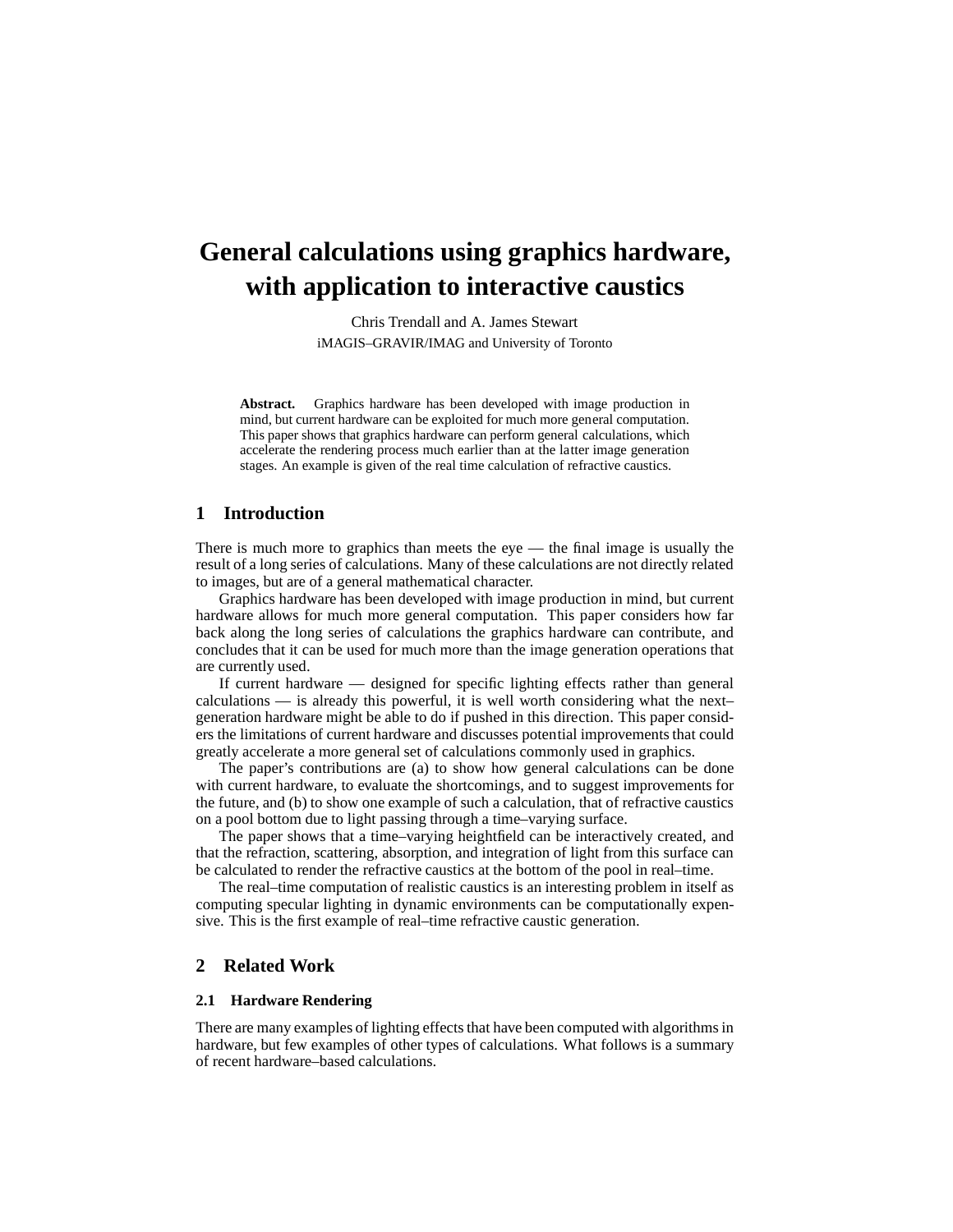Heidrich has detailed methods to implement a wider variety of reflection models using multi–pass methods on existing hardware [10, 12, 14], and has discussed the more flexible parabolic parameterization of environment maps [10, 13] which allows multiple viewing directions. His general approach is similar to the approach in this paper: A set of carefully chosen mathematical operations can be combined in order to make a much broader range of calculations.

McCool and Heidrich suggest some basic operations which could be implemented in hardware to support a flexible per–vertex lighting model [10, 19]. Heidrich also shows how specifying a normal map permits the efficient calculation Blinn–Phong lighting using only the imaging part of the graphics pipeline.

In the same spirit, Heidrich also suggests a decoupling of illumination from surface geometry [10, 11]. In this scheme, geometry information is coded into texture maps which treats the texture as a mathematical object rather than a visual one.

Miné and Neyret [20] synthesize procedural textures with graphics hardware using OpenGL. They consider a specific case, and map the Perlin noise function into OpenGL.

Haeberli and Segal [6] show how texture mapping can be used to implement a number of effects, from anti–aliasing to volume rendering. Used in these manners, texture mapping can be thought of as a transfer function between geometry and image space.

In an application which is suggestive of the possibility of using graphics hardware to do more general mathematical calculations, Heidrich [15] shows how the line integral convolutions of a vector field introduced by Cabral *et al.* [4] and further developed by Stalling and Hege [22] can be fully implemented in current hardware. Although a line integral is a general mathematical operation, this research was originally focussed on the *visualization* of the vector field, rather than the merits of performing the calculation itself in hardware. It is exactly this avenue that the present paper explores — more generalized mathematical calculations.

Recently there has been substantial interest in mapping general *shading* operations to graphics hardware. Shading language compilers have been proposed [7, 21] which treat graphics hardware as a SIMD machine and OpenGL as an assembly language.

Several researchers have used graphics hardware for mathematical calculations that are unconnected with image synthesis. Hoff *et al.* [16] leverage <sup>z</sup> buffering capabilities to calculate Voronoi diagrams, Lengyel *et al.* [18] perform real–time robot motion planning using rasterizing hardware, and Bohn [3] interprets a rectangle of pixels as a four dimensional vector function to do computation on a Kohonen feature map.

#### **2.2 Refractive Caustics**

Stam [23] used a probabilistic approach and the wave theory of light to calculate caustics from a randomly varying surface which is correlated in time. The textures are calculated offline, and then rendered in sequence to animate them. This is appropriate for situations which are non–interactive and in which the viewer is unable to correlate the refracting surface with the refracted caustic.

Arvo [1] used backward ray tracing to calculate the position of photons emitted from a light source incident on an object in a scene. Interestingly, he treats texture maps as data structures by using them to accumulate illumination.

Heckbert and Hanrahan [9] leveraged the spatial coherence of polygonal objects by reflecting and refracting beams from the visible surfaces in the view frustum, starting at the eye point. The reverse approach was taken up by Watt [26], who calculated the caustics on the bottom of a swimming pool using backward beam tracing.

Both Watt's approach [26] and Heckbert and Hanrahan's approach would involve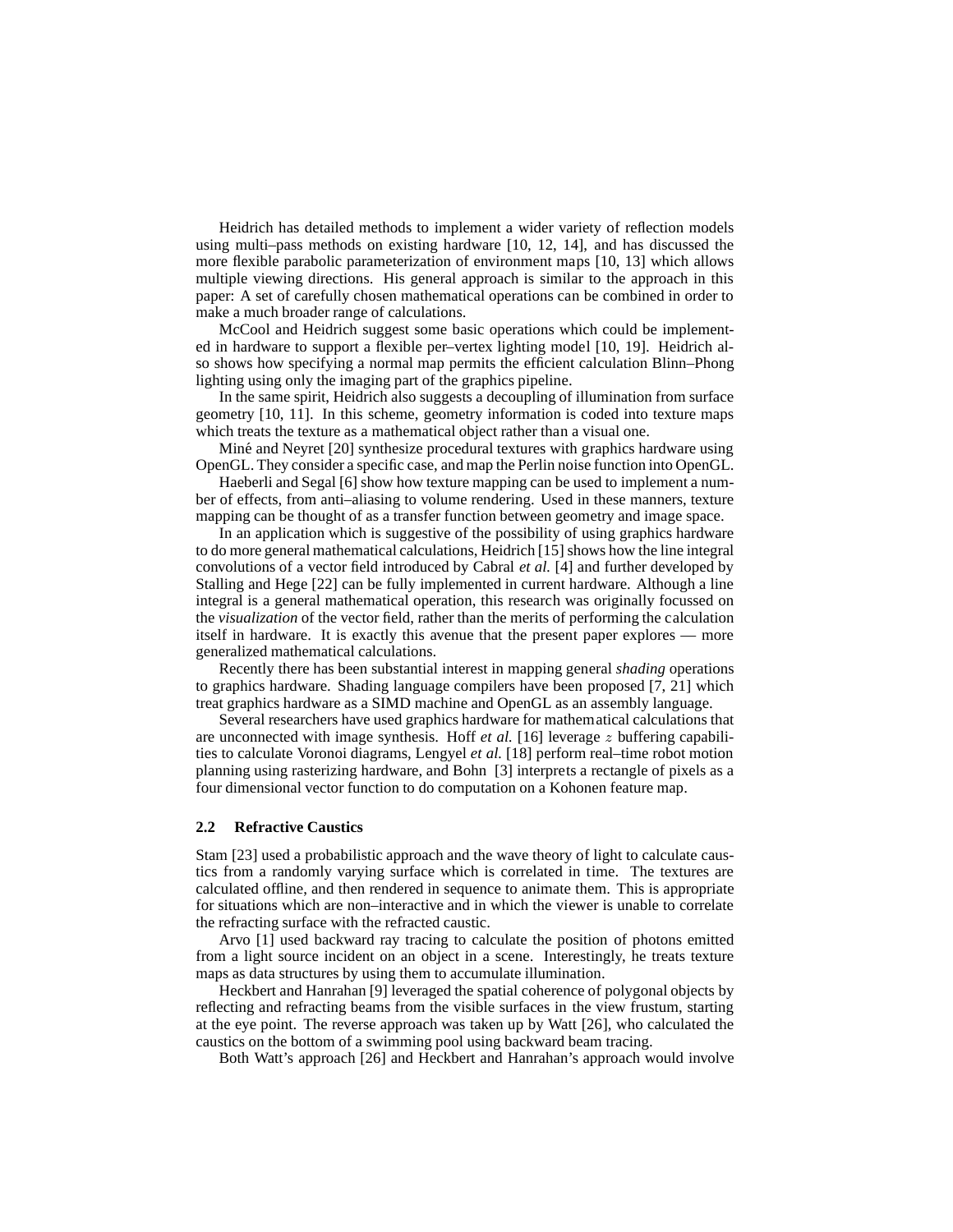rendering multiple polygons and blending them in order to create the refractive caustic, which would require on the order of  $n$  passes if the surface was composed of  $n$  polygons. This is a result of their discretization. In the present paper, we avoid this problem by making a continuous approximation to the spreading of light after refraction, which leads to an integral that can be discretized.

All the work discussed in Section 2.2 is neither interactive, nor achieved using hardware–based rendering.

### **3 Mathematical Capabilities of Graphics Hardware**

Modern raster graphics implementations typically have a number of buffers with a depth of 32 bits per pixel or more. In the most general setting, each pixel can be considered to be a data element upon which the graphics hardware operates. This allows a single graphics language instruction to operate on multiple data as in a SIMD machine.

Since the bits associated with each pixel can be allocated to one to four components, a raster image can be interpreted as a scalar or vector valued function defined on a discrete rectangular domain in the  $xy$  plane. The luminance value of a pixel can represent the value of the function while the position of the pixel in the image represents the position in the xy plane. Alternatively, an RGB or RGBA image can represent a three or four dimensional vector field defined over a subset of the plane.

The beauty of this kind of interpretation is that operations on an image are highly parallelized and calculations on entire functions or vector fields can be performed very quickly in graphics hardware.

One of the drawbacks of current hardware is that only limited precision can be expected due to the limited depth of the buffers. The other major drawback is the lack of signed arithmetic, which leads to much effort in choosing scaling and biasing coefficients to simulate signed arithmetic. This is particularly troublesome as the rendering pipeline clamps the element values to  $[0, 1]$  in a number of places.

### **3.1 Imaging Pipeline**

For concreteness, the functionality of OpenGL 1.2 and some of its experimental extensions will be considered. The functions mentioned are all in the rasterization and per–fragment areas of the pipeline, and are performed by moving rectangles of pixels through the imaging pipeline. The details of these functions can be found in [17, 27].



**Fig. 1.** OpenGl 1.2 imaging pipeline (top) and pixel transfer section (bottom)

The *Scaling and biasing* operation provides a linear transformation, *colour tables* provide arbitrary functions of one variable, a *colour matrix* provides affine transformations, and a *discrete convolution* gives a mechanism for approximating some integrals.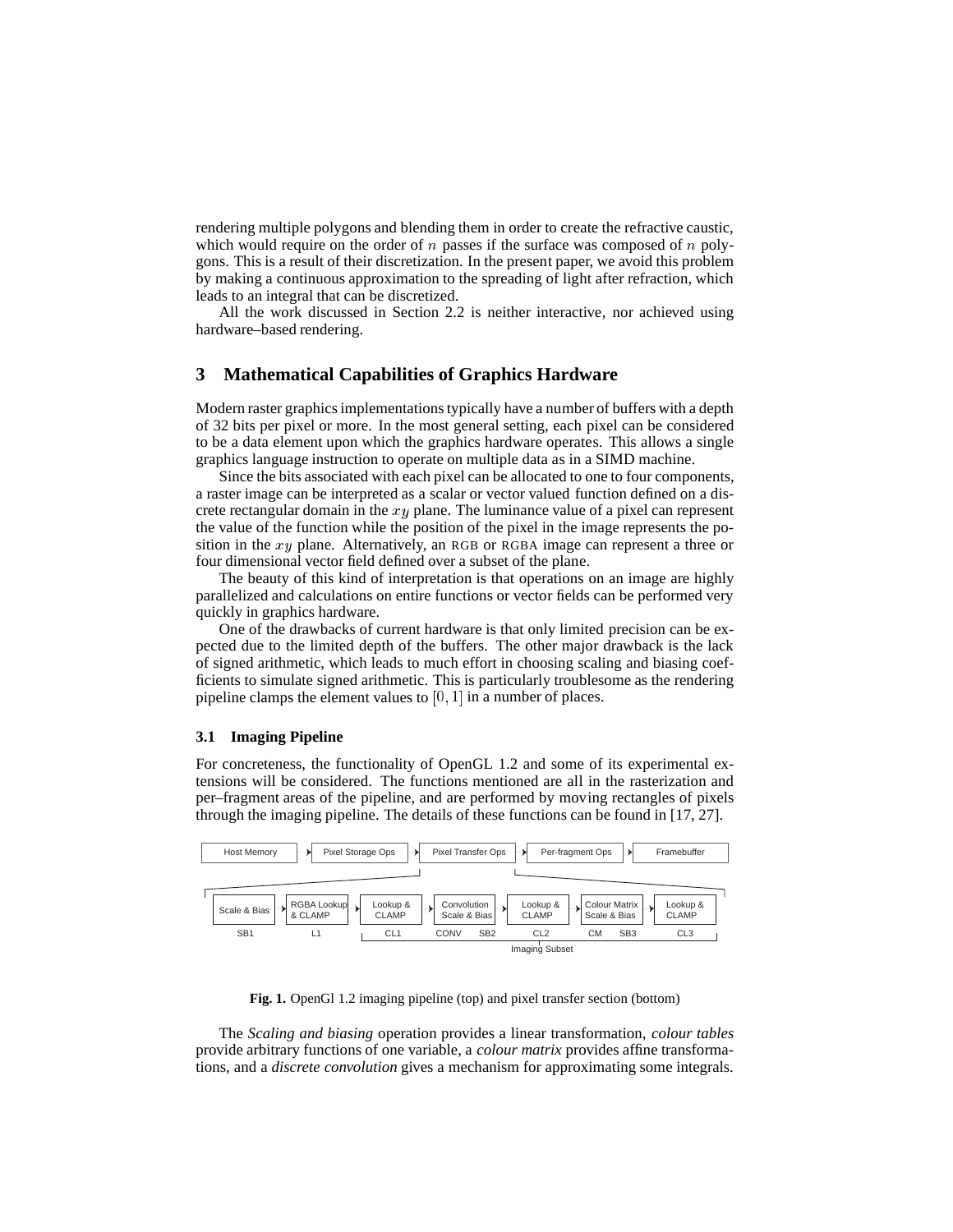These operations are found in the imaging subset of OpenGL 1.2. [27]

*Pixel texturing* [17] is part of the per–fragment operations, and performs a mapping between a domain and range of up to four dimensions each. This provides the ability to implement a large class of functions. While this extension is not part of OpenGL 1.2, it exists on several SGI renderers, and equivalent functionality is becoming available on consumer level graphics hardware.

*Blending* is also part of the per–fragment operations, and provides a mechanism for calculating the product, sum, or difference of functions defined on a rectangular two–dimensional domain.

#### **3.2 Mathematical Operations**

General mathematical operations can be built on the hardware capabilities described in the previous section. The mathematical operations detailed below are all used in the refractive caustic demonstration.

Of the possible operations: *convolutions* with limited kernels can be computed directly; *derivatives* of height fields can be computed either by convolution [27] or by blending in the accumulation buffer [2]; *height field normals* can be computed using pixel texturing to normalize the height field derivatives; and *dot products* of a vector field with up to four constant vectors can be computed by the colour matrix. More extensive support for dot products can be found in recent hardware, such as in the NVIDIA register combiner architecture [5].

In order to implement *signed arithmetic* and avoid clamping, functions must be scaled and biased into the range  $[0, 1]$ . Since clamping always occurs after CL3, BLEND, and prior to enabled colour lookups  $CLx$  (see Fig. 1), all values must be properly scaled and biased by the end (respectively beginning) of these operations.

Let f represent a function f that has been scaled and biased:  $f = \alpha f + \beta$ . Such a function is said to have been *adjusted*.

Although proper scaling and biasing requires one to know the approximate bounds of computation beforehand, this is a situation which always exists in computing as all datatypes are finite. It is a somewhat less restrictive issue when the datatype can accommodate a wider range of values but overflow and underflow are always potentially problematic.

In what follows, it is shown how to perform basic arithmetic operations on functions and constants such that the result is correctly adjusted. (The distinction between functions and constants is made because constants are often faster to use in the hardware pipeline.) In some cases, the procedure differs slightly depending on the location of the data — framebuffer or main memory.

**Sums and Differences.** To sum an adjusted function,  $\tilde{f}$ , with an unadjusted constant,  $c$ , the programmer must pre–multiply  $c$  by the same scale factor which was applied to the function:

$$
\widetilde{f+c} = \alpha (f+c) + \beta = \alpha f + \beta + \alpha c = \widetilde{f} + \alpha c.
$$

To perform this in hardware, it is sufficient to set the bias to  $\alpha$  c at some point in the pipeline and to send  $\tilde{f}$  through the pipeline.

In summing two functions,  $\hat{f}$  which is adjusted and g which is not, we have the same equation:

$$
\widetilde{f+g} = \widetilde{f} + \alpha g.
$$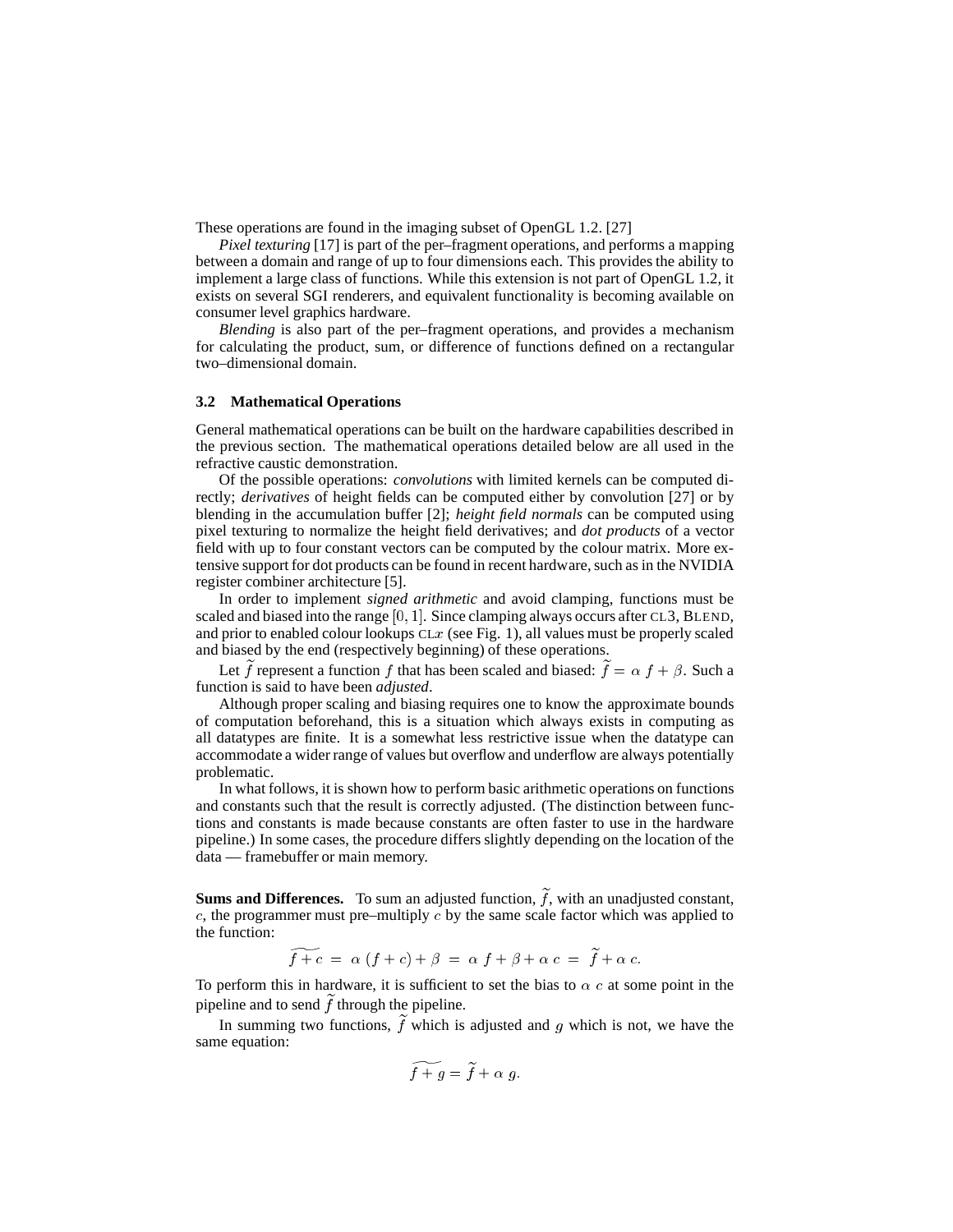To perform this operation, we must scale g by  $\alpha$  and use additive blending. The scaling can be done at one of the scale and bias points, or  $g$  can be scaled by a constant user–specified value in the blend equation. Subtraction works the same way with a subtractive blending function.

If both quantities,  $\tilde{f}$  and  $\tilde{g}$ , are already adjusted, we sum them as follows:

$$
\widetilde{f+g} = \alpha(f+g) + \beta = \alpha f + \beta + \alpha g + \beta - \beta = \widetilde{f} + \widetilde{g} - \beta.
$$

Thus  $\beta$  must be subtracted from the sum either before or after additive blending, or must be added to the difference after subtractive blending.

The sum and difference of vector functions works in the same manner, except all components must be scaled or biased equally.

**Products.** Multiplication of an adjusted function  $\tilde{f}$  by a constant c is done as follows:

$$
cf = \alpha (cf) + \beta = \alpha cf + \beta c + \beta - \beta c = cf + (1 - c)\beta.
$$

This can be done by blending  $\tilde{f}$  with a pixel rectangle of constant value  $\beta$  using blend factors c and  $1 - c$ , or by scaling and biasing  $\tilde{f}$  by c and  $(1 - c)\beta$ .

This technique also works for vector functions. Each colour component of the constant can be independently modified so as to scale the components of the vector field by different amounts, if wanted.

Multiplication of an adjusted function  $\tilde{f}$  by an unadjusted scalar function g can be achieved in a similar manner. Again we have

$$
\widetilde{fg} = g \widetilde{f} + (1-g) \beta.
$$

Assuming that  $\tilde{f}$  is in the RGB components of the pixel rectangle and that g is in the ALPHA component (which can always be achieved) then a blend as above with a source blend factor of ALPHA and a destination blend factor of (1 – ALPHA) achieves the proper result.

The final case is the multiplication of two adjusted scalar functions,  $\tilde{f}$  and  $\tilde{g}$ . This is performed using the following equation:

$$
fg = \alpha fg + \beta
$$
  
=  $\alpha fg + \beta (f + g) + \frac{\beta^2}{\alpha} - \beta (f + g) - \frac{\beta^2}{\alpha} + \beta$   
=  $\frac{1}{\alpha} (\alpha^2 fg + \alpha \beta (f + g) + \beta^2) - \frac{\beta}{\alpha} (\alpha \cdot (f + g) + \beta - \alpha)$   
=  $\frac{1}{\alpha} (\tilde{f} \cdot \tilde{g}) - \frac{\beta}{\alpha} ((\tilde{f} + g) - \alpha).$ 

Multiplication of two adjusted functions in this manner is quite expensive, requiring three passes through the pipeline.

#### **4 Refractive Caustics**

This section demonstrates a general calculation using the graphics hardware. Refractive caustics will be computed on the bottom plane of a square pond with a time–varying surface height field, as shown in Figure 1 (see Appendix).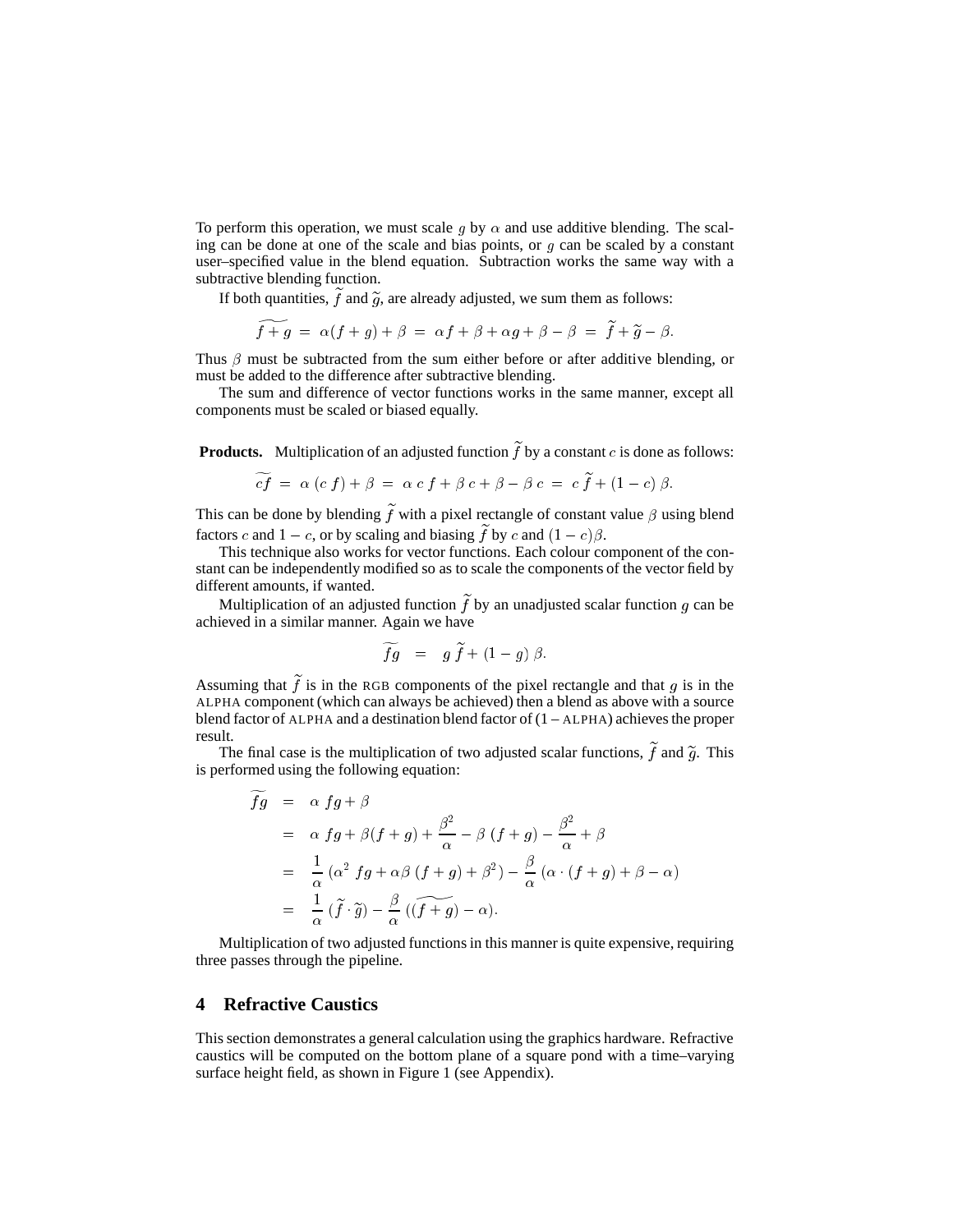Consider light incident on a particular point on the surface, arriving from direction  $\hat{\mathbf{L}}_i$ . The direction  $\hat{\mathbf{L}}_t$  of transmitted light is given by Snell's Law [24]:

$$
\widehat{\mathbf{L}}_{t} = \frac{n_{i}}{n_{t}} \widehat{\mathbf{L}}_{i} + \Gamma \widehat{\mathbf{N}}, \text{ where } \Gamma = \frac{n_{i}}{n_{t}} \cos \theta_{i} - \cos \theta_{t}, \qquad (1)
$$

where  $n_i$  and  $n_t$  are the absolute indices of refraction in air and water, respectively,  $\hat{N}$ is the surface normal, and  $\theta_i$  and  $\theta_t$  are the angles of incidence and transmission with respect to  $\widehat{N}$ . Each of  $\widehat{N}$ ,  $\widehat{L}_i$ , and  $\widehat{L}_t$  is normalized.

If  $L_i \delta(\theta - \theta_i)$  is the radiance incident on some infinitesimal surface, then the irradiance or flux density at the surface is given by  $L_i \cos \theta_i$ . Let  $L_t \delta(\theta - \theta_t)$  be the transmitted radiance. Then  $L_t \cos \theta_t$  is the transmitted flux density or exitance, and the ratio between the exitance and the irradiance, averaged over polarizations, is given by the Fresnel transmission coefficient  $T$  [8]:

$$
T(\theta_i) = 2 \frac{n_t \cos \theta_t}{n_i \cos \theta_i} \left( \left[ \frac{n_i \cos \theta_i}{n_i \cos \theta_i + n_t \cos \theta_t} \right]^2 + \left[ \frac{n_i \cos \theta_i}{n_t \cos \theta_i + n_i \cos \theta_t} \right]^2 \right)
$$

The effect of multiple scattering in the forward direction is empirically modelled by a Gaussian distribution in angle about  $L_t$ . This Gaussian models the effect of scattering throughout the volume; any scattering that ends up sending light in a forward direction (including photons that backscatter and then reverse direction to go forward, even multiple times) is taken into account in this model:

$$
L(\widehat{\mathbf{P}}) \sim \exp(-a(1-(\widehat{\mathbf{L}}_{t} \cdot \widehat{\mathbf{P}})^{2})).
$$

Above,  $L(\hat{\mathbf{P}})$  is the radiance in (normalized) direction  $\hat{\mathbf{P}}$  and a is a coefficient proportional to the density of particulate matter, which is dependent on the rate of absorption and multiple backscattering.

Attenuation due to absorption is modelled as

$$
L(d) \sim \exp(-\varepsilon d),
$$

where  $L(d)$  is the radiance at distance d travelled by the light and  $\varepsilon$  is the *extinction coefficient*, which is dependent on the absorption and total backscatter in the volume. This type of extinction occurs when the absorption probability is constant with position [24].

Let  $L<sub>s</sub>$  be the radiance of the point source, which is assumed to be very distant from the surface. Then the incident direction  $\hat{\mathbf{L}}_i$  is constant over the surface. Assuming that the surface is nowhere self–shadowing, the irradiance on the bottom plane can be calculated in this model by integrating over the surface of the air–water boundary. If we assume that the bottom plane is perfectly diffuse, and that light reflected from this plane is *not* absorbed by the transmission medium and not reflected from the surface boundary, then this is the image on the plane that would be seen by a viewer in the transmission medium.

Let  $(x_0, y_0, -d)$  be some point on the plane at which the irradiance is to be calculated. Let  $\vec{P}$  be the vector from the surface point  $(x, y, h(x, y))$  to the point  $(x_0, y_0, -d)$ . Let  $\hat{\mathbf{P}} = \vec{\mathbf{P}}/||\vec{\mathbf{P}}||$ . Then at the point  $(x_0, y_0, -d)$  the irradiance is given by

$$
E = L_s \int_{\Omega} T(\theta_i) \cos \theta_i(\hat{\mathbf{P}}_z) \exp(-a(1 - (\hat{\mathbf{L}}_t \cdot \hat{\mathbf{P}})^2)) \exp(-\varepsilon ||\vec{\mathbf{P}}||) dx dy.
$$
 (2)

Evaluation of this integral at discrete points on the bottom plane yields an image of the caustic induced by the height field.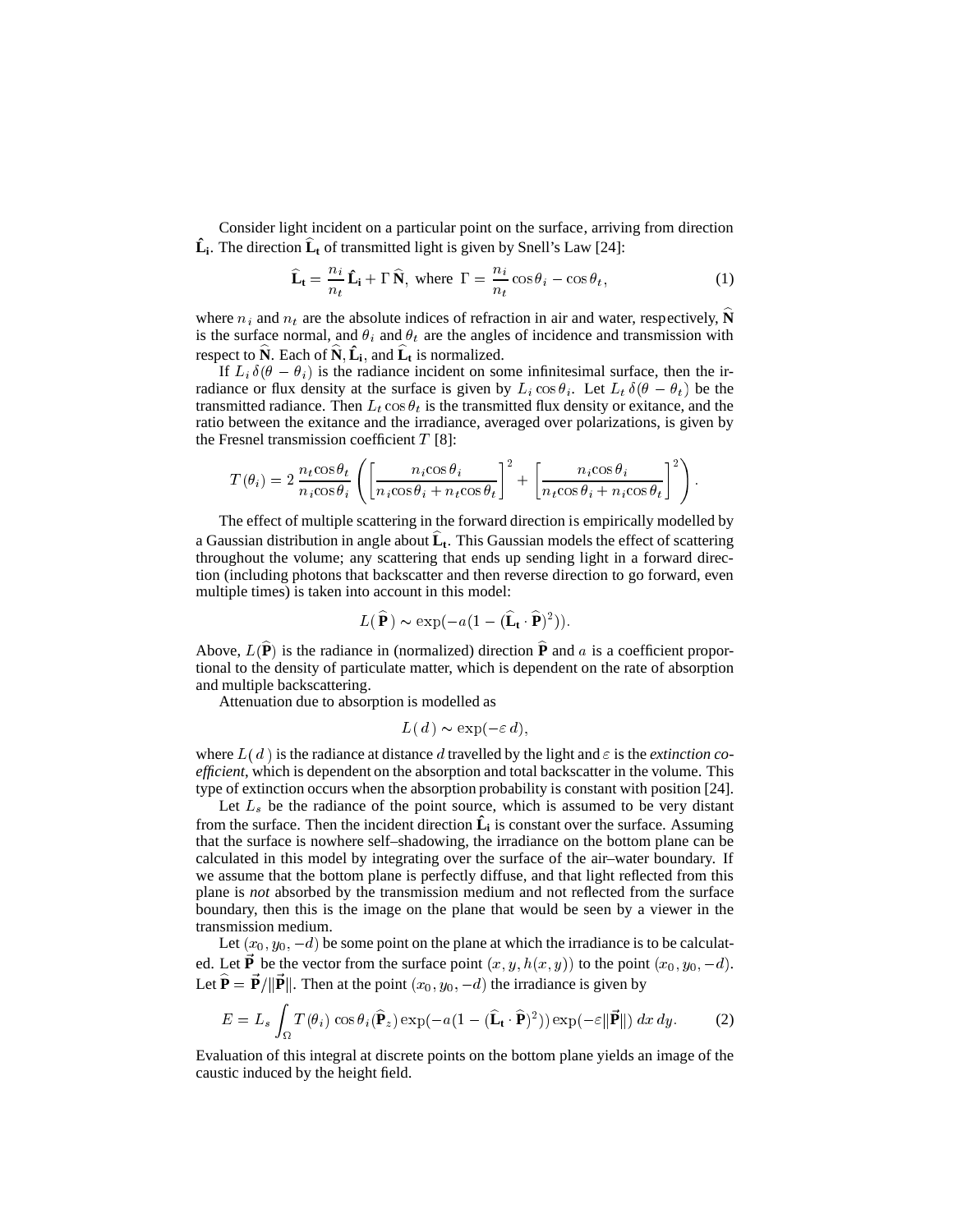#### **4.1 Discretization and Approximation**

The problem to be solved is to evaluate equation (2), which gives the irradiance on the plane  $z = -d$ . To do so, the integral must be discretized, and a number of approximations must be made in order to achieve real–time performance:

- $\bullet$  The surface is represented by a height field h which is a discrete sampling of the continuous surface. It is represented as a texture map  $h$  of values in the range [0, 1] with 0.5 representing the zero–height of the surface. The normal  $N_{i,j}$  at  $h_{i,j}$  is the normal to the plane passing through  $h_{i,j}$ ,  $h_{i+1,j}$ , and  $h_{i,j+1}$ , and is computed with finite differences, then normalized with a lookup table.
- The Fresnel transmission coefficient  $T(n_i, n_t, \cos \theta_i, \cos \theta_t)$  is discretized as a function of  $\cos \theta_i$  and evaluated with a lookup table. This is possible since  $\cos \theta_t$ is a function of  $\cos \theta_i$ , and  $n_i, n_t$  are constant.
- In the same manner, the  $\Gamma$  term in equation 1 is discretized as a function of  $\cos\theta_i$ and evaluated with a lookup table.

Since the imaging pipeline has the ability to perform convolutions, the integral of equation (2) can be approximated efficiently by phrasing it as a convolution and leveraging the efficiency of the hardware. However, in order to do so, the integrand must be *separable*, i.e. the integral must be expressed as  $\int f(x, y) g(x - x_0, y - y_0) dx dy$  so that  $g$  can be used as a convolution kernel applied to  $f$ . Noting that a product of functions is separable if and only if each function in the product is separable, and recalling the terms in the integrand of equation (2), we have the following components:

- Since  $\theta_i = -\hat{\mathbf{L}}_i \cdot \hat{\mathbf{N}}$  and  $\hat{\mathbf{N}}$  is a function of  $\frac{\partial h(x,y)}{\partial x}$  and  $\frac{\partial h(x,y)}{\partial y}$ ,  $T = T(x, y)$  is trivially separable. Similarly,  $\theta_i = \theta_i(x, y)$ , and  $\cos \theta_i$  is trivially separable.
- We make the approximation  $d \gg h(x, y)$  so that  $-d h(x, y) \approx -d$ . Then  $\exp(-\varepsilon \|\mathbf{P}\|)$  and  $\mathbf{P}_z$  become functions of  $(x_0 - x, y_0 - y)$  and are both trivially separable.

Finally, an approximation is needed for the Gaussian,  $\exp(-a(1 - (\mathbf{L_t} \cdot \mathbf{P})^2))$ . We use an exponentiated cosine,  $(L_t \cdot P)^n$ . Keeping the terms to first order in  $L_{tx}$  and  $L_{ty}$ in the multinomial expansion for  $(L_t \cdot P)^n$  gives

$$
(\widehat{\mathbf{L}}_{t} \cdot \widehat{\mathbf{P}})^{n} \approx (\widehat{\mathbf{L}}_{tz} \widehat{\mathbf{P}}_{z})^{n-1} (\widehat{\mathbf{L}}_{tz} \widehat{\mathbf{P}}_{z} + n(\widehat{\mathbf{L}}_{tx} \widehat{\mathbf{P}}_{x}) + n(\widehat{\mathbf{L}}_{ty} \widehat{\mathbf{P}}_{y})),
$$

which is most accurate for  $\mathbf{L}_{tz} \gg \mathbf{L}_{tx}$ ,  $\mathbf{L}_{ty}$ . Since  $\mathbf{L}_t$  is a function of  $(x, y)$  and **P** is a function of  $(x_0 - x, y_0 - y)$  under the approximation above, then the result is the sum of three separable functions.

Combining these results and discretizing makes  $L$  a sum of three convolutions:

$$
L_{1j} = L_s \sum \sum \left[ T(\cos \theta_i) \cos \theta_t \left( \widehat{\mathbf{L}}_{tz} \right)^{n-1} \widehat{\mathbf{L}}_{tj} \right] \left[ \left( \widehat{\mathbf{P}}_z \right)^n \widehat{\mathbf{P}}_j \exp(-\varepsilon ||\vec{P}||) \right],
$$

where  $j = x, y, z$ . The first term in each is the kernel, and the double sum is over the size of the kernel.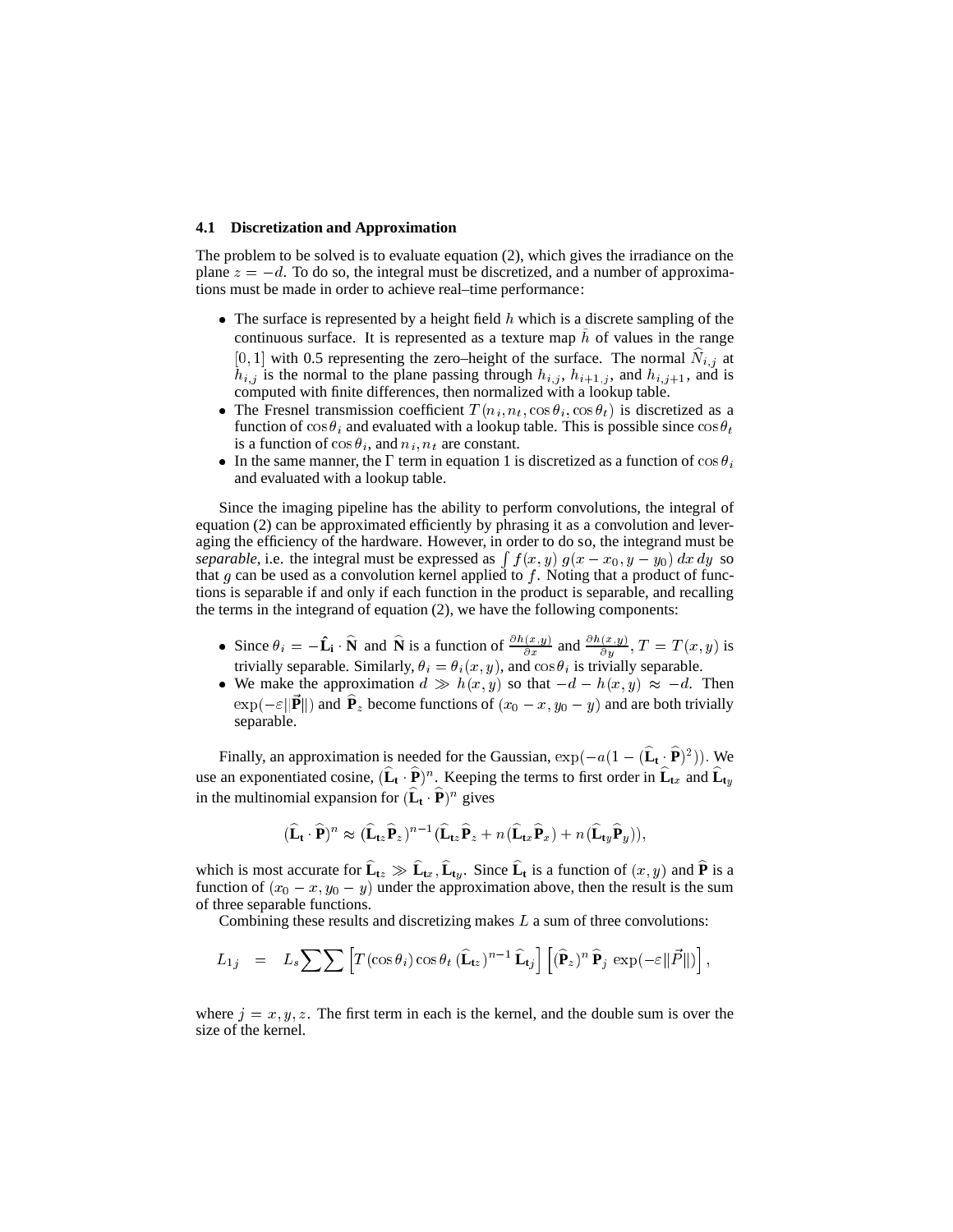#### **4.2 Hardware Algorithm**

The caustic computation algorithm performs the following steps:

Init: Calculate lookup tables, convolution kernels

FOR EACH HEIGHT FIELD IN THE SEQUENCE OF TIME–VARYING HEIGHT FIELDS

Pass 1: Calculate  $N_{ij}$ , vector field of normals to height field

Pass 2: Calculate  $\Gamma \mathbf{N}_{ij}$ , a term need to determine  $\mathbf{L}_{t}$ <br>Pass 3: Calculate  $L_{s} \cos \theta_{i} T(\cos \theta_{i})$ 

Pass 4: Calculate  $\mathbf{L}_t (\mathbf{L}_{tz})^{n-1}$ 

Pass 5: Calculate function to be convolved:  $(L_s \cos \theta_i T(\cos \theta_i)) \cdot (\mathbf{L_t} (\mathbf{L_t}_z)^{n-1})$ 

Pass 6: Convolve function using precomputed kernel

REPEAT

In *Pass 1* the heightfield normals are calculated by convolving to get the x and  $y$  discrete partial derivatives, and then using pixel texturing to look up the associated normal.

In *Pass 2*, the adjusted function  $\Gamma \hat{\mathbf{N}}$  is calculated by multiplying the adjusted func-

tion N, by an unadjusted scalar function,  $\Gamma$  as described in Section 3.2. In order to achieve this, a pixel rectangle containing the bias value of the adjusted function must first be copied to the framebuffer before blending.

In *Pass 3*,  $L_s \cos \theta_i T(\cos \theta_i)$  is calculated by multiplying an unadjusted function,  $\cos \theta_i T(\cos \theta_i)$ , by a function,  $L_s^{-1}$ . Since each of the terms is in the range [0, 1], neither scaling nor biasing is necessary, and the result is an unadjusted function.

In Pass 4,  $\mathbf{L}_t$  ( $\mathbf{L}_{tz}$ )<sup>n-1</sup> is calculated by multiplying an adjusted function,  $\mathbf{L}_t$  (see Eq. 1), by an unadjusted function,  $(L_{tz})^{n-1}$ .

In *Pass 5*, the function  $F$  to be convolved is calculated.  $F$  is the product of the results of Passes 3 and 4 — an adjusted function and an unadjusted function.

In *Pass 6*, the three final convolutions are performed and the results summed in order to give the irradiance, <sup>E</sup>, on the bottom plane.

#### **4.3 Heightfield Generation**

This section describes the real time generation of a height field which represents the surface of the pond. The user can click to create an impulse at a point on the surface (as though dropping a pebble). Over time, the wave propagates, attenuates, and reflects off of the pond walls. Multiple waves are possible with multiple impulses.

Wave height  $h$  is a function of time and distance from the original impulse:

$$
h(t, d) = \exp(-\beta(f(t) - d)) \exp(-\alpha t) \sin(Kd - \omega t)
$$

where  $f(t)$  is the distance to the wavefront from the original impulse,  $\alpha$  and  $\beta$  are damping constants, K is the wave number and  $\omega$  the angular frequency. The  $\beta$  term attenuates the wave with distance behind the wavefront, while the  $\alpha$  term attenuates it with time. This is a model of wave propagation in a fluid more viscous than water, but it may be replaced by any function of  $t$  and  $d$  without affecting the hardware computation described below.

 ${}^{1}L_{s}$  can vary with surface position as in Fig. 2 (see Appendix).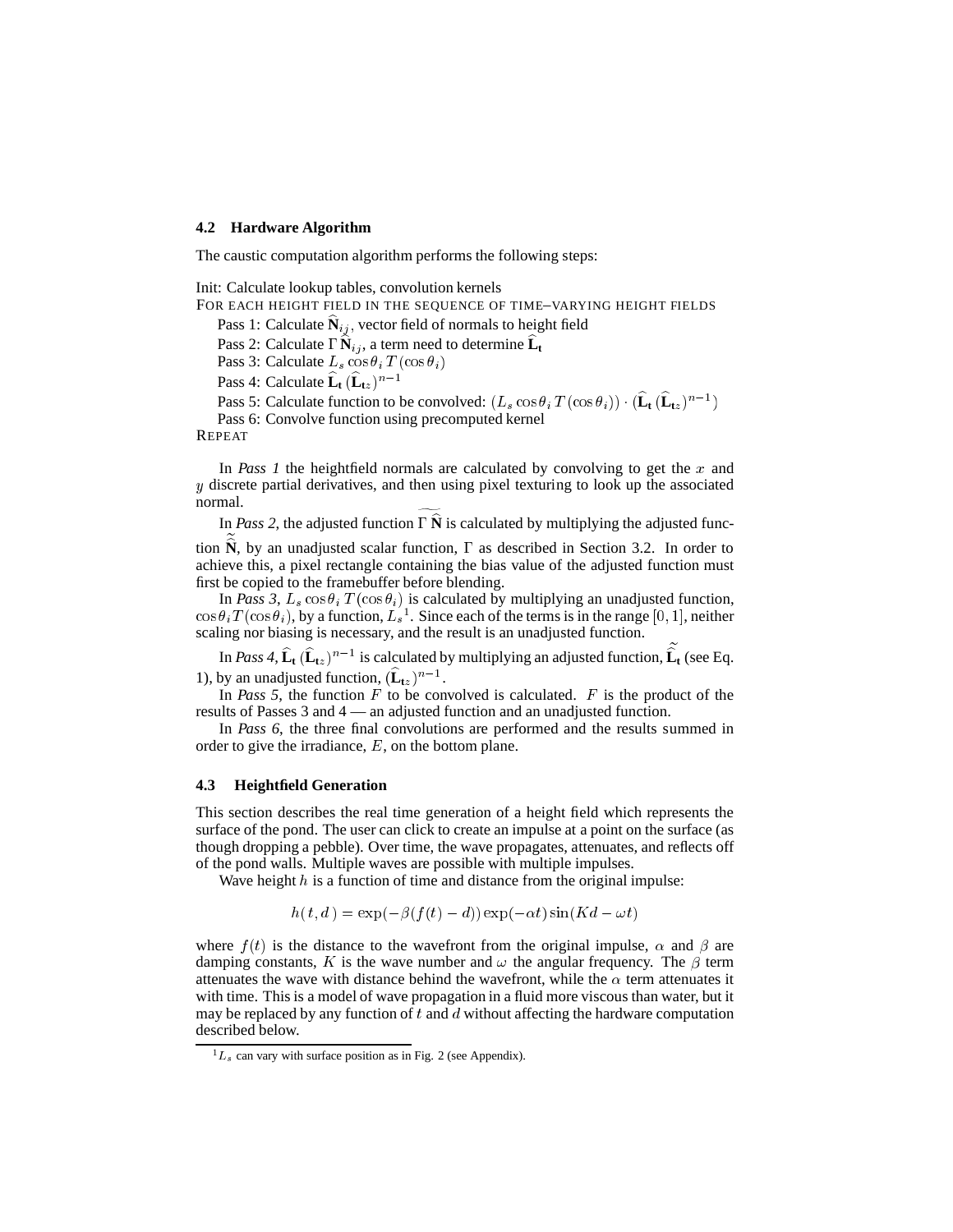We precompute and store two functions in textures:  $h(t, d)$  and  $T(u, v)$ . The T texture stores distances from the impulse point as

$$
T(u, v) = \sqrt{(u - c_u)^2 + (v - c_v)^2}
$$

for  $(c_u, c_v)$  the center point of the texture. Then the contribution to the heightfield at position  $(x, y)$  due to an impulse at  $(i_x, i_y)$  is

$$
h(t, T(x-i_x+c_u, y-i_y+c_v))
$$

This contribution is easily calculated in hardware by first loading the colour map with one row of h:  $h(t, \cdot)$ . Then the appropriate rectangle of T is copied to the framebuffer. As the distances of  $T$  pass through the colour map, they are replaced with the corresponding heights. The functions  $h$  and  $T$  must of course be scaled and biased to the range  $[0, 1]$ .

Multiple impulses are treated by accumulating the results of the individual impulses. Reflections off of the pond walls are simulated by placing, for each impulse, four additional impulses outside of the pond: Each additional impulse is placed at the reflection of the original impulse through one of the four pond walls. (The dimensions of <sup>T</sup> are four times those of the height field.)

# **5 Implementation Results**

The hardware caustic computation algorithm was implemented in OpenGL on an SGI Indigo 2 with a High Impact renderer and on an SGI Infinite Reality with an Onyx 2 renderer. A separate, completely software implementation was also made to validate the hardware results and to compare frame rates. The caustic algorithms were tested on sequences of height fields generated by the algorithm of Section 4.3. The resulting animation can be found at [25].

The Infinite Reality does not support pixel texturing and, despite the documentation to the contrary, we were unable to enable pixel texturing on the Indigo 2. The pixel texturing was thus simulated in software.

#### **5.1 Frame Rates**

Table 1 reports the frame rates for three configurations: The hardware implementation without pixel textures, which gives incorrect images but has times closest to those likely if pixel texturing were indeed supported, the hardware implementation with software pixel textures, which provides a lower bound on the frame rate, and the software implementation.

The frame rates of Table 1 are those required to generate the raster images of caustics from raster images of height fields. Running times for height field generation on an Infinite Reality Onyx 2 are 178 frames per second for a  $128 \times 128$  heightfield with one impulse (plus four reflected impulses), and 64 frames per second for a  $256 \times 256$ heightfield with three impulses (plus 12 reflected impulses).

From Table 1, it is clear that interactive rates of between 9 and 15 frames per second can be achieved on the Infinite Reality for a height field of size  $256 \times 256$ . On the Indigo 2, the frame rate drops to between three and four frames per second which, while not interactive, is still reasonable. The software implementation is between 8 and 26 times slower than the hardware implementation.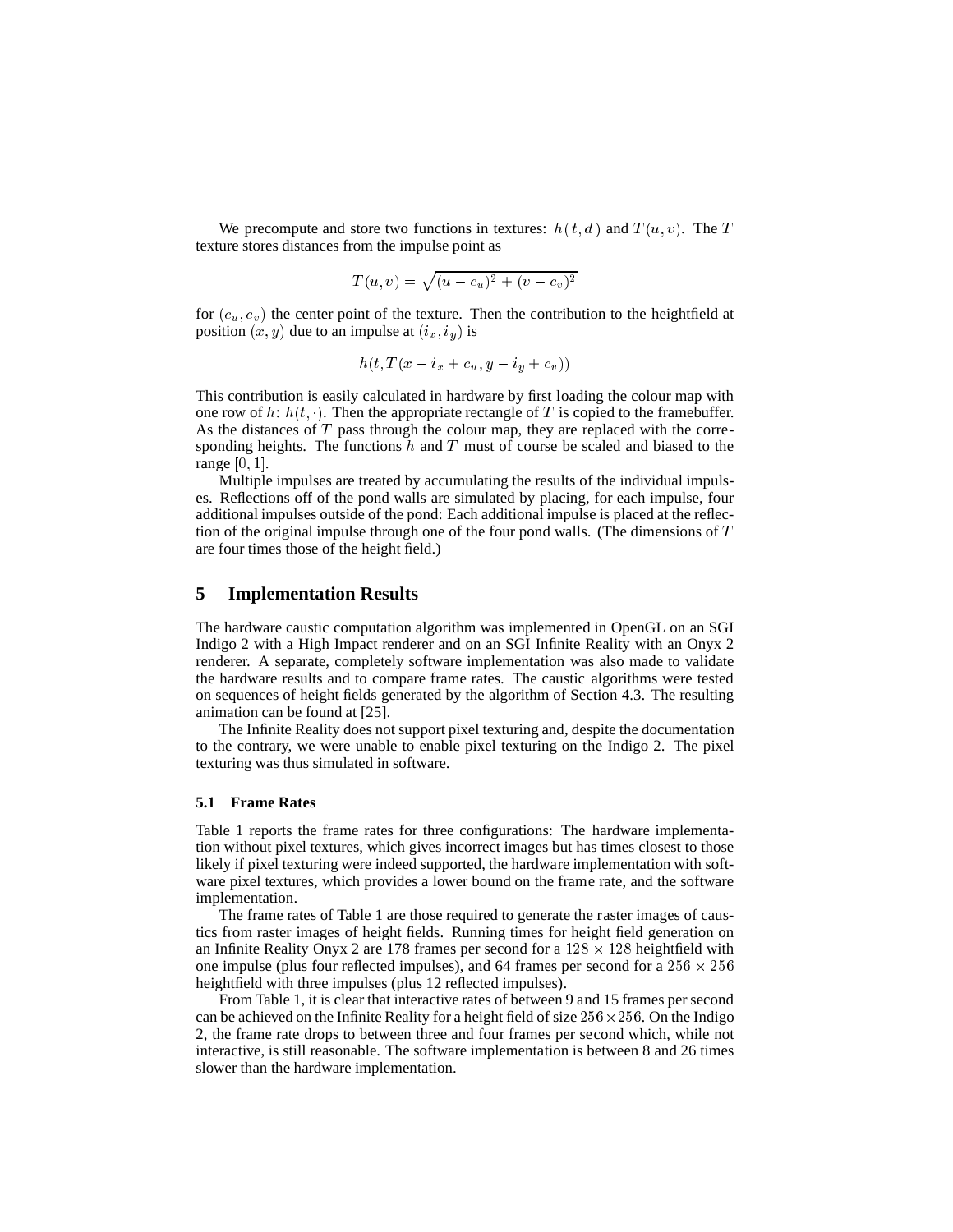**Table 1.** Frames per second for various configurations of the algorithm on height fields of size  $128 \times 128$  and  $256 \times 256$ , using a  $7 \times 7$  convolution kernel. HW/No PT: Hardware implementation , pixel texturing disabled. HW/SWPT: Hardware implementation with software pixel texturing. SW: Software implementation. Sizes are in pixels.

|                  | Infinite Reality |                |      | Indigo2    |                |    |
|------------------|------------------|----------------|------|------------|----------------|----|
| Size             | HW/No PT         | <b>HW/SWPT</b> | SW   | $HW/N0$ PT | <b>HW/SWPT</b> | SW |
| $128\times128$   | 37.9             | 24.8           | 2.56 |            |                |    |
| $256 \times 256$ | 14.9             | 9.4            | 0.6  | 4.2        |                |    |

#### **5.2 Correctness**

The caustics resulting from one of the more complex height fields were calculated in both software and hardware in order to compare the numerical values of the irradiance. The software implementation made the same approximations as the hardware implementation, but the calculations in software were done in floating point so that the loss of precision due to the limited depth and discretization imposed by the hardware could be measured. For the height field seen in Fig. 1 (see Appendix), the relative RMS error between the two caustics was 26%. The height field which was used is clearly not the the height field in the sequence for which the error is minimal, and was chosen to estimate the worst case bound on the precision error.

#### **6 Discussion**

This paper has shown that graphics hardware can be used to perform complex general calculations, and has demonstrated an example of the calculation of interactive caustics. Although the calculation is clearly not as precise as a floating point implementation, there are many situations where current hardware can be used to make such calculations. The likelihood of deeper hardware buffers in the future make this an even more important area of research, as the number of problems that can be approached with these techniques will grow.

The calculation of caustics is particularly suitable for an implementation which lacks precision since visual perception of tones and shades is much less precise than for position, for example. There are many problems in which precision is unnecessary such as initial approximations to mathematical equations, situations where perceptual acuity is limited due to distance, motion, or lighting conditions, and the description of natural phenomena that appear to have an element of randomness. Generally speaking, when speed of calculation is more important than precision, mathematics on current graphics hardware can be very useful.

An increase in numerical precision would, of course, extend the set of problems amenable to this treatment. The implementation of floating point operations in graphics hardware, for example, would greatly enhance the applicability of graphics math. With or without floating point calculations, deeper buffers would increase numerical precision but at the cost of bandwidth. In addition, in lieu of full floating point, a floating point scale and bias prior to the initial quantization to framebuffer resolution would allow for increased dynamic range.

The approximations necessary to implement caustic generation in hardware provide a good clue as to the features which would improve such computations. The most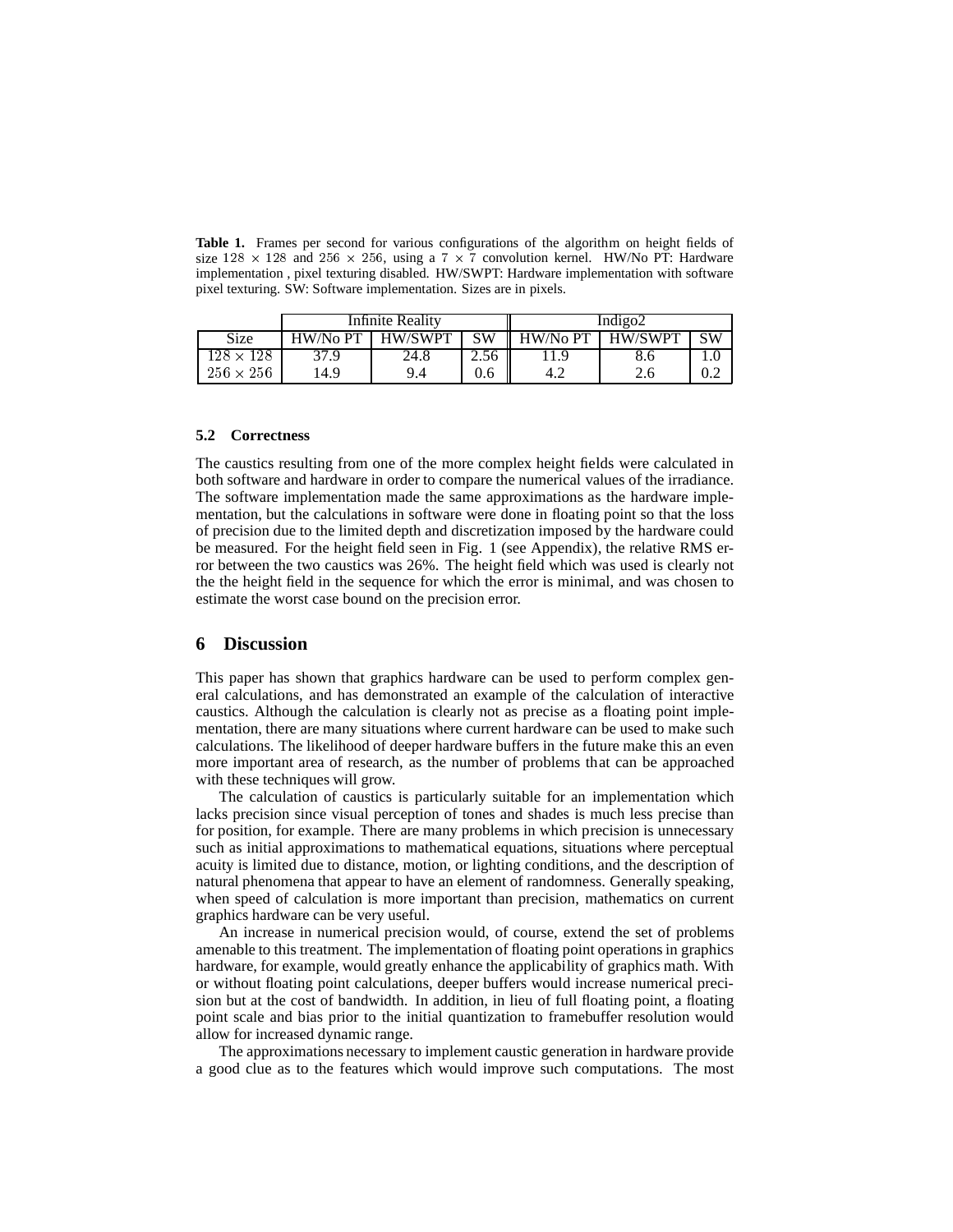significant approximations involved integration as current hardware is equipped with only a relatively small convolution kernel for implementing this operation. Certainly larger kernels would increase the applicability of this method, but larger kernels are likely to reduce performance, and the size of the kernel is only part of the difficulty: in order to implement integration as convolution, the integrand must be separable. To ease this restriction, operations on the kernel during the convolution would be useful, especially after the multiplication operation and before the summation.

Any reduction of clamping in the pipeline would also be beneficial. A 'wrap-around mode' for table lookups would allow for modular arithmetic, for example, and currently a lookup causes all the colour components to be clamped, even if they aren't used for the lookup, which could be prevented. Lookups are also currently implemented by quantizing and taking the nearest value in the table. This is quite appropriate for linear or near–linear functions with small dynamic range, but highly non–linear functions lose more precision in this algorithm. Interpolation would be a possible remedy to extend the applicability of lookup tables, but one must be careful not to sacrifice too much performance.

Although there is currently some capability in OpenGL for conditional execution such as stencil buffering and min/max functions, extending the scope and functionality of these operations would provide much greater flexibility. This direction has been taken in the register combiner architecture of NVIDIA, where different general combiner computations are allowed depending on one of the inputs to a combiner stage [5].

Programming the graphics hardware to do general mathematics can be quite tedious, which suggests that a computational approach might be suitable. Given a set of operations, software to aid fitting the operations into the pipeline would be quite useful. In addition, the tedium involved in correctly restricting values to  $[0, 1]$  could be alleviated by an expression compiler which, given the types and ranges of the components of an expression, automatically computes the appropriate scale and bias. On a larger scale, one could imagine a 'graphics compiler' to analyse both scale and bias and pipeline fitting, and generate the necessary OpenGL code for the hardware in a similar manner to the shading language compilers recently proposed [7, 21].

Given the applications of graphics hardware to problems such as artificial intelligence [3], robot path planning [18], computational geometry [16], and now the creation and rendering of caustics, it is clear that graphics hardware can be used for much more general mathematical purposes than for which it was first intended: graphics hardware is not just for images any more.

#### **6.1 Acknowledgements**

We would like to thank all the people at iMAGIS–GRAVIR/IMAG for their kindness during our stay there, especially David Bourguignon for the donation of his machine. Special thanks also to David Torre for his help preparing images.

### **References**

- 1. James Arvo. Backward ray tracing. *Developments in Ray Tracing. ACM SIGGRAPH Course Notes*, 12:259–263, 1986.
- 2. David Blythe, Brad Grantham, Mark J. Kilgard, Tom McReynolds, and Scott R. Nelson. Advanced graphics programming techniques using OpenGL. In *SIGGRAPH 99 Course Notes*, August, 1999.
- 3. Christian-A. Bohn. Kohonen feature mapping through graphics hardware. In *3rd Int. Conf. on Computational Intelligence and Neurosciences*, 1998.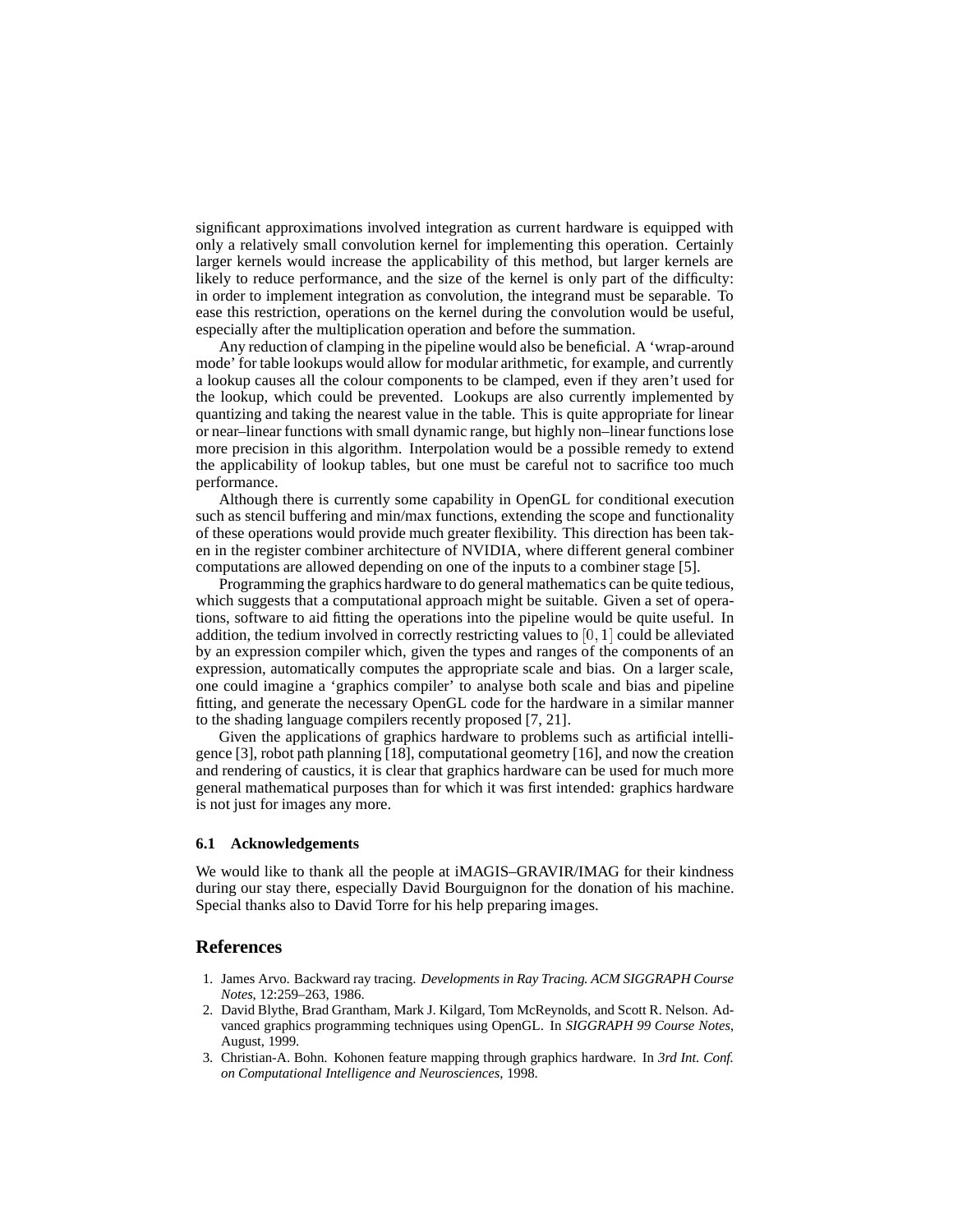- 4. Brian Cabral and Leith Casey Leedom. Imaging vector fields using line integral convolution. *Computer Graphics (SIGGRAPH '93 Proceedings)*, pages 263–272, August 1993.
- 5. NVIDIA Corporation. Nvidia OpenGL Extension Specifications. http://www.nvidia.com, April, 2000.
- 6. Paul Haeberli and Mark Segal. Texture mapping as a fundamental drawing primitive. *Fourth Eurographics Workshop on Rendering*, June:259–266, 1993.
- 7. Pat Hanrahan, Bill Mark, Kekoa Proudfoot, Svetoslav Tzvetkov, David Ebert, Wolfgang Heidrich, and Philipp Slusallek. Stanford Real–Time Programmable Shading Project. http://graphics.stanford.EDU/projects/shading/, 2000.
- 8. Eugene Hecht and Alfred Zajac. *Optics*. Addison Wesley Longman, Inc., 1979.
- 9. Paul S. Heckbert and Pat Hanrahan. Beam tracing polygonal objects. In *SIGGRAPH '84 Proceedings*, pages 119–127, July, 1984.
- 10. Wolfgang Heidrich. *High–quality Shading and Lighting for Hardware–accelerated Rendering*. PhD thesis, University of Erlangen–Nurenberg, April, 1999.
- 11. Wolfgang Heidrich, Hendrick Lensch, Michael F. Cohen, and Hans-Peter Seidel. Light field techniques for reflections and refractions. In *Rendering Techniques '99 (Proceedings of the Eurographics Rendering Workshop)*, August, 1999.
- 12. Wolfgang Heidrich and Hans-Peter Seidel. Efficient rendering of anisotopic surfaces using computer graphics hardware. *Proceedings of the Image and Multi-dimensional Digital Signal Processing Workshop (IMDSP)*, 1998.
- 13. Wolfgang Heidrich and Hans-Peter Seidel. View-independent environment maps. *Eurographics/SIGGRAPH Workshop on Graphics Hardware*, pages 39–45, 1998.
- 14. Wolfgang Heidrich and Hans-Peter Seidel. Realistic, hardware-accelerated shading and lighting. In *Computer Graphics (SIGGRAPH '99 Proceedings)*, August,1999.
- 15. Wolfgang Heidrich, Rudiger Westermann, Hans-Peter Seidel, and Thomas Ertl. Applications of pixel textures in visualization and realistic image synthesis. In *ACM Symposium on Interactive 3D Graphics*, August, 1999.
- 16. Kenneth E. Hoff III, Tim Culver, John Keyser, Ming Lin, and Dinesh Manocha. Fast computation of generalized Voronoi diagrams using graphics hardware. *Computer Graphics (SIGGRAPH '99 Proceedings)*, pages 277–286, August, 1999.
- 17. Silicon Graphics Inc. Pixel texture extension. Specification, http://www.opengl.org, 1999.
- 18. Jed Lengyel, Mark Reichert, Bruce R. Donald, and Donald P. Greenberg. Real–time robot motion planning using rasterizing computer graphics hardware. *Computer Graphics*, 24(4):327–335, August, 1990.
- 19. Michael D. McCool and Wolfgang Heidrich. Texture shaders. In *SIGGRAPH/Eurographics Workshop on Graphics Hardware*, 1999.
- 20. A Miné and F Neyret. Perlin textures in real time using OpenGL. Technical Report RR-3713, iMAGIS–GRAVIR/IMAG/INRIA, 1999.
- 21. Mark S. Peercy, Marc Olano, John Airey, and P. Jeffrey Ungar. Interactive multi–pass programmable shading. In *Computer Graphics (SIGGRAPH 2000 Proceedings)*, July, 2000.
- 22. Detlev Stalling, Malte Zöckler, and Hans-Christian Hege. Fast display of illuminated field lines. *IEEE Transactions on Visualization and Computer Graphics*, 3(2):118–128, 1997.
- 23. Jos Stam. Random caustics: Natural textures and wave theory revisited. In *ACM SIGGRAPH Visual Proceedings*, page 151, 1996.
- 24. Jerry Tessendorf. Simulating ocean water. In *SIGGRAPH 99 Course Notes*, August, 1999.
- 25. Chris Trendall and James Stewart. An example of hardware mathematics: Refractive caustics. http://www.dgp.utoronto.ca/˜trendall/egwr00/index.html, 2000.
- 26. Mark Watt. Light-water interaction using backward beam tracing. *Computer Graphics*, 24(4):327–335, 1990.
- 27. Mason Woo, Jackie Neider, Tom Davis, and Dave Shreiner. *OpenGL Programming Guide*. Addison Wesley Longman, Inc., third edition, 1999.